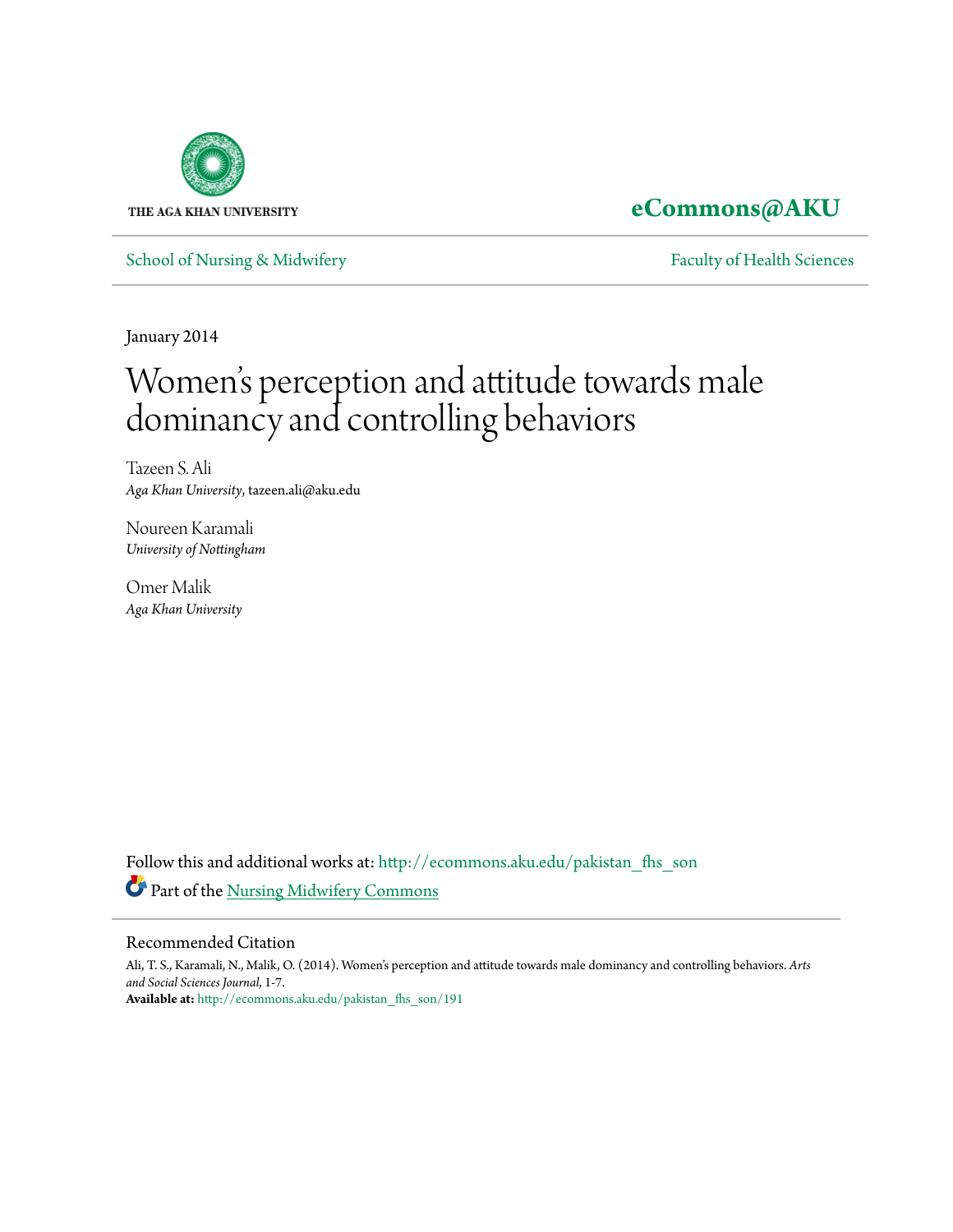

Opinion Open Access

# Women's Perception and Attitude towards Male Dominancy and Controlling Behaviors

## **Tazeen Saeed Ali1,2\*, Noureen Karamali3 , Omer Malik1**

*1 School of Nursing and Midwifery, Aga Khan University, Karachi, Pakistan 2 Department of Community Health Sciences, Aga Khan University, Karachi, Pakistan 3 PhD student, School of Health Sciences, University of Nottingham, Nottingham UK (Alumni)*

#### **Abstract**

**Introduction/Background:** The study was conducted in urban Karachi, Pakistan to investigate women's perceptions and attitudes towards male dominancy, female autonomy, and controlling behavior of husbands.

**Method:** This was investigated in a population based study with a cross-sectional design, involving married women aged 25 to 60 years. A Structured questionnaire developed by World Health Organisation (WHO) on violence was used. Community midwives interviewed these married women living in pre-selected low, middle and upper socio-economic areas of urban Karachi, Pakistan.

**Findings:** This study revealed women's overall perception regarding male dominancy and controlling behavior and highlighted this attitude, as being acceptable to women. It was found that 96.7% (n=734) of females perceived their husband as authority figure in the family and 99.2% (n=753) consider themselves as good wives by being obedient to their husbands. Not only this, 88.9% (n=675) females perceived performing sex unwillingly with their husbands as an obligation.

**Conclusion:** Perceptions of women regarding gender discrimination and male dominancy play a vital role in accepting gender discrimination. This study identified the declining status of women as compared to men in marital life due to various socio-cultural and religious beliefs, which promote controlling behaviour by the male partner. This is the result of learned behaviour and social norms in a patriarchal society adapted by women.

**Keywords:** Gender; Interpersonal relations; Culture, Society; Masculinity; Feminist; Patriarchal; Intimate Partner Violence (IPV); Gender inequality; Discrimination; Controlling; Attitudes and perception

## **Introduction and Background**

Inequality in gender roles and relationships are deeply rooted in the societal norms which give rise to discriminations against women. Gender refers to men and women's socially determined roles and responsibilities [1,2]. Gender analysis examines how being a woman (or a man) may place an individual at more or less risk for developing certain behaviors, such as autonomy, dependency and dominancy etc. Not only this, gender analysis also determine how certain attitudes like violence can affect diagnosis and treatment of different health conditions. In many male dominant societies, controlling and denying autonomy of women is prevalent [3-5]. There are also other factors like race, socioeconomic status and education that leads to gender based discrimination. Therefore, there is a great need to perform gender sensitive analysis for better understanding of these factors especially on women's autonomy, authority figures in the family and women's acceptance of husband's behaviour.

According to a study, many countries have a culture of male dominancy, they are considered to be dominant as perceived in Islam [6]. Such religious stereotype is engrained within the Pakistani culture as well where, religious concepts are often misinterpreted resulting into discriminatory behavior against women. It is also evident from the social learning theory, that women adopt and accept male dominance in their lives through learned social behavior that they have observed since childhood by looking at the same behavior being accepted by their mothers and other elder women at home [7]. For Instance mother in law transfer the trait of fear to their daughter in law who ultimately use these tools to instill fear in their female children and so on and so forth [6,8].

These challenges are not only faced by the women living in the developing world, many western countries reported that despite living in the Western world, women originally from developing countries, such as Pakistan brings lots of challenges about their identity, based on cultural and religious beliefs due to the existence of religious dogmas. In one of the studies conducted on Pakistani women living in Britain, it is shared that men often monitor their women on daily basis, such as their relationships with their own family members and friends [6]. However, no study to our knowledge has been conducted in this area, therefore this study was conducted to assess whether in Pakistani culture the acceptance of male dominancy exists or not.

The aim of this paper was to assess the proportions of women's perceptions and attitudes towards male dominancy and partner controlling behaviours in urban Pakistan, as part of a larger project on violence against women.

## **Methods**

## **Study design and population**

This study was conducted using a cross-sectional study design

**\*Corresponding author:** Tazeen Saeed Ali, Assistant Professor, School of Nursing and Midwifery & Community Health Sciences, Aga Khan University, Karachi, Pakistan; Tel: 0092 - 213 – 4865460; E-mail: tazeen.ali@aku.edu

**Received** March 15, 2014; **Accepted** July 14, 2014; **Published** July 21, 2014

**Citation:** Ali TS, Karamali N, Malik O (2014) Women's Perception and Attitude towards Male Dominancy and Controlling Behaviors. Arts Social Sci J S1: 004. doi: [10.4172/2151-6200.S1-004](http://dx.doi.org/10.4172/2151-6200.S1-004)

**Copyright:** © 2014 Ali TS, et al. This is an open-access article distributed under the terms of the Creative Commons Attribution License, which permits unrestricted use, distribution, and reproduction in any medium, provided the original author and source are credited.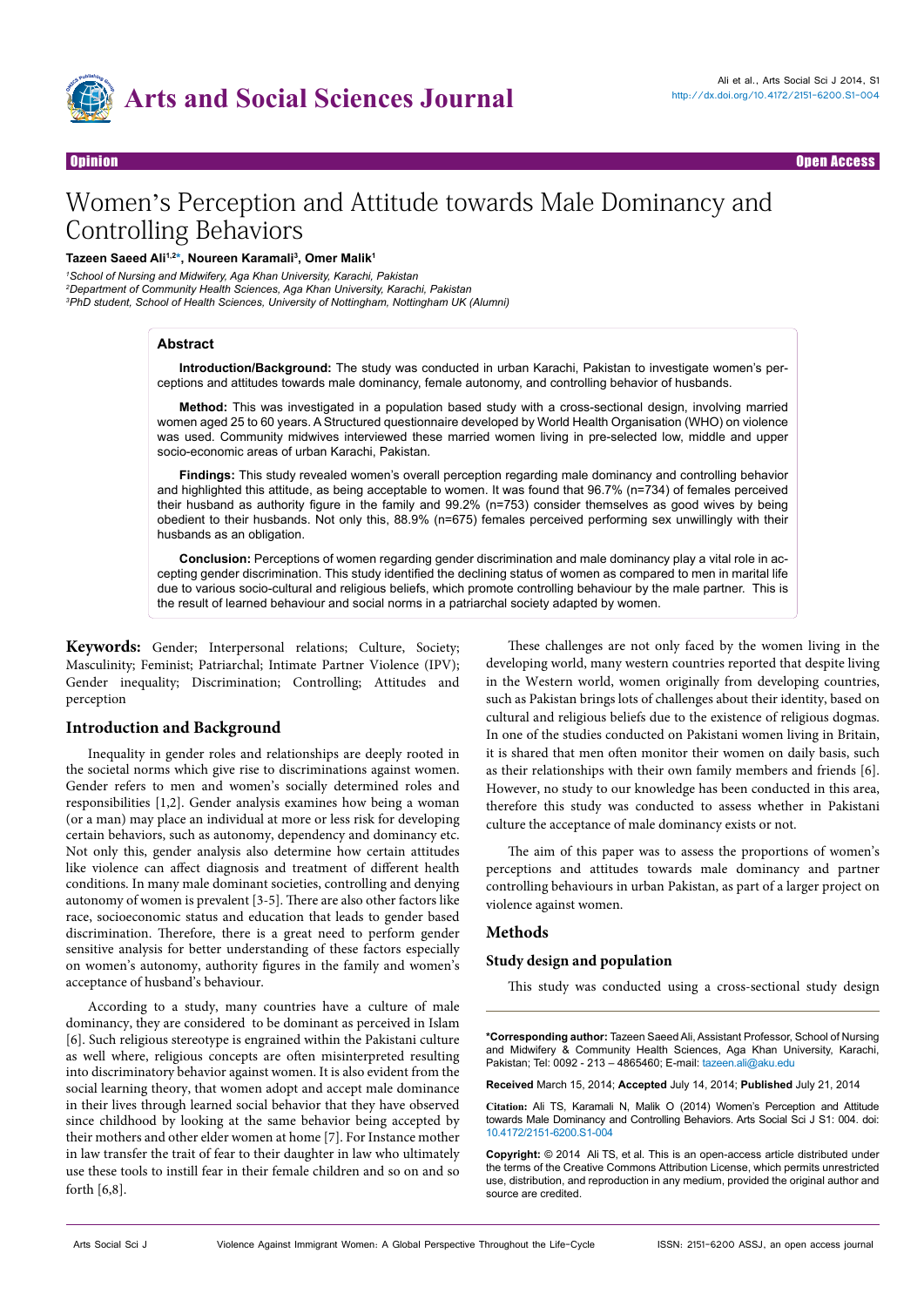in Karachi, Pakistan. Karachi is a division within the Sindh province with about 16 million inhabitants and 18 sub divided towns [9]. In this study, 759 married women aged 25–60 years, living in two of the towns with approximately 720,000 inhabitants, were included. About 93.7% of the people responded to the study. However, due to close minded attitudes concerning women's movements and decision-making in Pakistani society [3,6,10-12]. It was necessary to involve a health organization that maintained a surveillance system for data collection and involve health workers in the project who are known in the community. When contacting government health facilities we found out that they lacked resources, therefore we were advised to contact the Health and Nutrition Development Society (HANDS). HANDS is a nongovernmental organization that works strongly with government health services, providing several services in the community like basic health facilities, primary education, income generation and institutions to empower communities in the lower and middle income areas of Karachi [3]. All the staff working in HANDS' are trained and responsible to facilitate the local health care services at the primary care level i.e. maternal and child health, immunization, oral rehydration therapy, control of diarrheal diseases, nutrition counseling, growth monitoring, minor illness treatment etc. with the established field sites to follow up on these activities [3]. Community midwives who were trained for 18 months gave their services for general antenatal and post natal care, assistance during delivery and family planning counseling and services [3]. They were also indulged in the data collection procedure for this study.

HANDS have established 10 health field sites in its two major towns i.e. Gadap and Bin Qasim, where it manages all the health facilities. Six of these health field sites were randomly chosen for this study in order to collect data. The residence of these towns belongs to different ethnic groups and lower and middle socioeconomic strata [3]. Therefore, data collected from these two towns can be generalized to these two socioeconomic groups of Karachi [13,14].

## **Data collection**

The questionnaire developed by the World Health Organization for public health research, which emphasized on interpersonal violence was used for this study [3]. This questionnaire was named "Multicountry study on Women's Health and Life Experiences." It was cross culturally appropriate and was developed for use in different cultures. This questionnaire has been used for more than 15 countries so far. The abuse questions were developed on the basis of other abuse assessment scales like Index of Spouse Abuse and the Conflict Tactics scales and they have recognized reliability and construct validity [15,16].

This instrument was translated into the National language of Pakistan (Urdu) which is mostly spoken and understood by all people living in Pakistan. Based on our cultural context, few items were excluded from this instrument, such as women's alcohol consumption patterns, their role as heads of the households and multiple sex partners of their husbands [3]. Both face and content validity of the questionnaire was tested by the experts, including a psychologist, an epidemiologist, a sociologist, a community-based medical doctor, the field supervisor, a public health specialist, and the data collectors. The finalized version of the questionnaire contained items related to the sociodemographic and psychosocial factors which includes attitudes and perceptions of women, reproductive and general health, various forms of violence, and its frequency, and any health effects pertaining to the violent behavior, attitudes to gender issues, health care seeking

behavior and women's perceptions towards men's controlling behaviors and coping strategies [3].

The data was collected by community mid wives coordinated by HANDS during the period of March-August 2008, either at the respondent's home or at a health facility, depending on the respondents' comfort level. Data was collected through multistage random sampling technique in the selected field sites [3]. In each field site, and via the surveillance system set up by the community midwives, the required number of households was randomly selected (through computergenerated numbers using the software of Epi InfoTM)from the list of all household in which women of the required age resided. At the initial stage 10 women refused to participate in the interview but they were replaced by a neighbouring woman of the same age. There was a dropout rate of 6.3% (41 women in the middle of the study who were not replaced). Only one woman was selected from each household based on the criteria, either the youngest or the oldest woman was chosen if there was more than one eligible woman in a household. From each household, information related to the husbands was obtained on the basis of the current husband of the woman.

## **Sample size calculation**

Sample size calculation was done based on estimated exposure rates in Karachi, Pakistan. Using the Epi-info version of sample size calculation at the confidence level of 95% with error bound of 5%, a sample of 644 married women from all three field sites were required. We aimed for 800 participants but 810 were approached. At last 759 women were included in the study.

#### **Data collectors' training**

Under the collaboration of the Women Lawyers' Association (a non-government organization that supports women's legal rights) and HANDS, six week training was conducted for community midwives by the main author of the study and a psychologist. This training provide all the justification behind this study, causes and prevalence of IPV, vulnerability of women, ethical considerations, interpersonal communication and interviewing skills. Two interviewers quit during training period and only four data collectors continued till the end of the study.

All the interviews were conducted in the local language, Urdu and it was ensured that privacy while conducting interviews was maintained by taking interviews at the respondent's home preferably or at a nearby school or HANDS facility otherwise. To the participants' household members, this study was presented as a women's health study and no sensitive questions were asked till the conversation was safe from being overheard by any one. Internal rigor of the study was ensured and data quality was maintained through re-interviewing 5% of the participants randomly where only minor differences were detected in the responses given.

## **Statistical analysis**

SPSS (v 10.0; SPSS Inc., Chicago, IL) was used for all statistical analysis. In the bi-variant and multi-variant analyses, 95% confidence interval (CI) was used to figure out the association between women's perception and male controlling behaviour. After putting bi-variant analyses into the multivariate model, final models were displayed. Results are displayed in table format in this paper.

#### **Ethical considerations**

The ethical principles of violence research stated by the World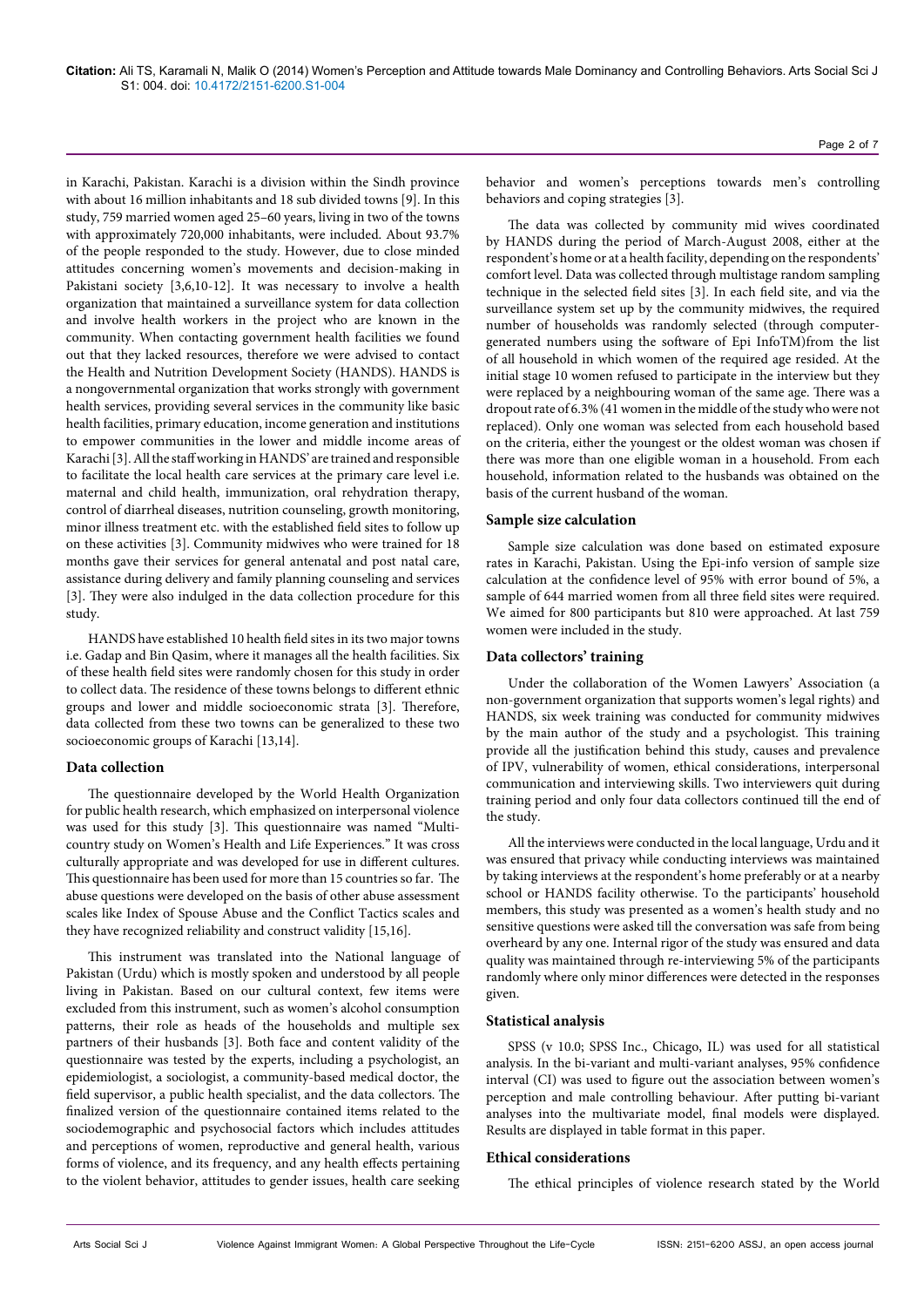**Citation:** Ali TS, Karamali N, Malik O (2014) Women's Perception and Attitude towards Male Dominancy and Controlling Behaviors. Arts Social Sci J S1: 004. doi: [10.4172/2151-6200.S1-004](http://dx.doi.org/10.4172/2151-6200.S1-004)

Health Organization were followed in this study [3]. During the research phase, all participants were informed that their participation is entirely voluntary and they have complete freedom to participate or to withdraw from the study whenever they wish to do so without any consequences. Before starting interviews, data collectors secured all the written consents from all the respondents. Support was also provided to those women who requested for it on revealing their experience of violence by Pakistan women lawyers association and social security department for women, which is located in the Sindh secretariat. The female lawyers and social workers counselled the clients. They also offered further support for divorce cases and provided income generation schemes to the victims of violence. Ethical Review Committee of Aga Khan University in Karachi, Pakistan granted the approval on ethical and human subject considerations. The collaboration with the HANDS organization secured the data collection process, as unfamiliar women who introduced themselves as data collectors would hardly have been accepted by the families. Moreover, unfamiliar data collectors might have been at personal risk by the households. The women who participated in the study were provided with full support by the mental health care professionals and free consultation services by lawyers. In addition, lawyers also gave awareness sessions to the women regarding their rights.

## **Results**

## **Socio-demographic data**

The study depicted the socio demographic status of the participants. Table 1 shows that majority of the women were housewives (85.5%) and about half of them had no formal education (47.6%). Of the male spouses, 36.2% had no formal schooling and 65.9% were unskilled workers. Of the families, 22.4% had more than four children, and 65.0% of the households contained five or more members.

## **Perceptions on male dominancy, autonomy and reasons for physical violence**

Table 2 and 3, reflects the overall opinions of the women in relation to male dominancy, autonomy and controlling behavior of their male partners.

Majority of the women shared their opinion that family should be ruled by the husbands (96.7%), where literate women were more in this opinion (52%). Another important finding women reported that wife should always provide sex to husband as per his needs (88.9%) where literate women reported more as comparative to illiterate women (52.9%), though the p-value is not significantly different (P-value: 0.521). Forty nine percentage of the women thought that even if their husbands mistreat them; none of the family members should intervene, where illiterate thought more than literate with a P-value of 0.004.

It shows that few women were members of women organizations (n=96), of these 6 were the members of religious organization, one was in a health group, and one belonged to economic and saving club. Among those who were the members of the organization 66.7% (n=64) of women were literate with the P-value of 0.003, showing that literate women are more participating in any organization. Out of 96 women who are members of the group, 74.2% (n=23) reported that they were restricted to participate in the group or organization. Mainly were restricted by their husbands (n= 27, 87%).

In terms of engagement in other relations, 39.7% women reported that women could choose her friends without husband's interference, where illiterate women have this opinion more than the illiterate

| <b>Characteristics</b>                | $n = 759$ | %    |  |  |
|---------------------------------------|-----------|------|--|--|
| <b>Respondents</b>                    |           |      |  |  |
| Age group (years)                     |           |      |  |  |
| 25-35                                 | 447       | 58.9 |  |  |
| 36-45                                 | 228       | 30   |  |  |
| 46-60                                 | 84        | 11.1 |  |  |
| Education                             |           |      |  |  |
| No formal education                   | 361       | 47.6 |  |  |
| Primary school (less than 6 years)    | 175       | 23.1 |  |  |
| Secondary school (6-8 years)          | 110       | 14.5 |  |  |
| Secondary school (9-10 years)         | 87        | 11.5 |  |  |
| Intermediate (11-12 years)            | 17        | 2.2  |  |  |
| Higher education (more than 13 years) | 9         | 1.2  |  |  |
| Employed                              | 110       | 14.5 |  |  |
| Yes                                   | 649       | 85.5 |  |  |
| No                                    |           |      |  |  |
| Occupation                            |           |      |  |  |
| Housewife                             | 649       | 85.5 |  |  |
| Unskilled workers                     | 18        | 2.4  |  |  |
| Skilled workers                       | 51        | 6.7  |  |  |
| Low and medium level professions      | 42        | 5.5  |  |  |
| Husbands/partners                     |           |      |  |  |
| Age group (years)                     |           |      |  |  |
| 25-35                                 | 307       | 40.4 |  |  |
| 36-45                                 | 263       | 34.7 |  |  |
| 46-60                                 | 189       | 24.9 |  |  |
| Education                             |           |      |  |  |
| No formal education                   | 275       | 36.2 |  |  |
| Primary school (less than 6 years)    | 89        | 11.7 |  |  |
| Lower secondary school (6-8 years)    |           |      |  |  |
| Higher secondary school (9-10 years)  | 108       | 14.2 |  |  |
| Intermediate (11-12 years)            |           |      |  |  |
| Higher education (more than 13 years) | 185       | 24.4 |  |  |
|                                       | 63        | 8.3  |  |  |
|                                       | 39        | 5.1  |  |  |
| Employed                              |           |      |  |  |
| Yes                                   | 746       | 98.3 |  |  |
| No                                    | 13        | 1.7  |  |  |
| Occupation                            |           |      |  |  |
| Unemployed                            | 13        | 1.7  |  |  |
| Unskilled workers                     | 500       | 65.9 |  |  |
| Skilled workers                       | 145       | 19.1 |  |  |
| Low and medium level professions      | 101       | 13.3 |  |  |
| <b>Family factors</b>                 |           |      |  |  |
| Socioeconomic status                  |           |      |  |  |
| Low                                   | 242       | 31.9 |  |  |
| Medium low                            | 172       | 22.7 |  |  |
| Medium high                           | 202       | 26.6 |  |  |
| High                                  | 143       | 18.8 |  |  |
| Number of Children                    |           |      |  |  |
| 0 children                            | 41        | 5.4  |  |  |
| 1-2 children                          | 249       | 32.8 |  |  |
| 3-4 children                          | 221       | 29.1 |  |  |
| 5-6 children                          | 170       | 22.4 |  |  |
| Greater than & equal to 7 children    | 78        | 10.3 |  |  |
|                                       |           |      |  |  |
| Number of family members              |           |      |  |  |
| 1-4 family members                    | 266       | 35   |  |  |
| 5-17 family members                   | 493       | 65   |  |  |

**Table 1:** Socio-demographic and Psychosocial factors of respondents and their husbands (n=759).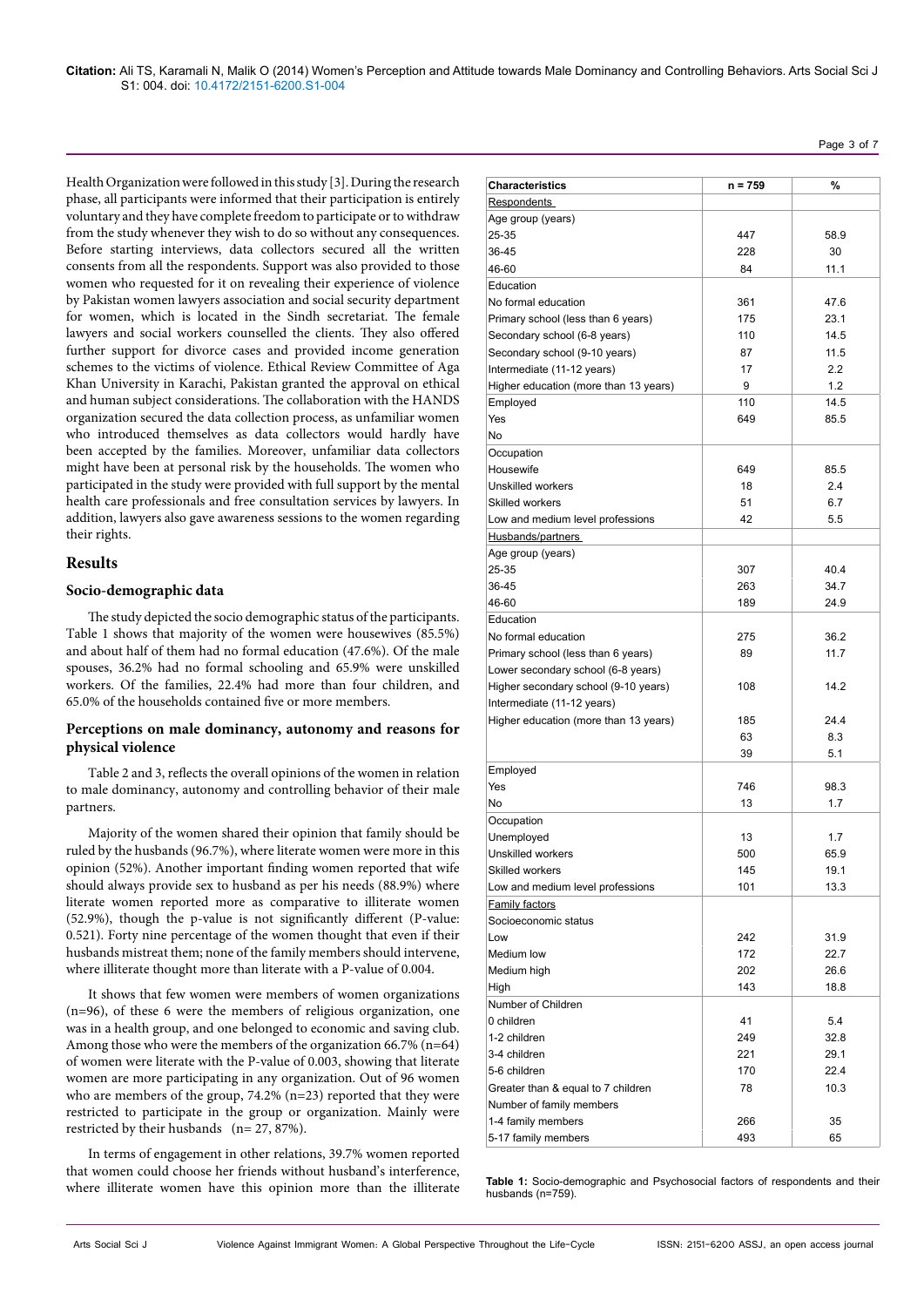Page 4 of 7

| S#.      | <b>Characteristics</b>                                         | Frequency (n) | %    | literacy     |                | Chi square P-value |
|----------|----------------------------------------------------------------|---------------|------|--------------|----------------|--------------------|
|          |                                                                |               |      | Literate (%) | Illiterate (%) |                    |
|          | <b>Male dominancy</b>                                          |               |      |              |                |                    |
| 1.       | Family should be ruled by husband yes                          | 734           | 96.7 | 385(52.5)    | 349(47.5)      | $0.047*$           |
| 2.       | Its wife to always perform sex with husband yes                | 675           | 88.9 | 357(52.9)    | 318(47.1)      | 0.521              |
| 3.       | If husband mistreats his wife, others should not interfere yes | 372           | 49.0 | 176(47.3)    | 196(52.7)      | $0.004*$           |
| Autonomy |                                                                |               |      |              |                |                    |
| 1.       | If women is the member of any group or organization            | 96            | 12.6 | 64 (66.7)    | 32(33.3)       | $0.003*$           |
| 2.       | If women could choose her friends                              | 297           | 39.1 | 118(39.7)    | 179(60.3)      | $0.000*$           |
| 3.       | If husband restricted wife of seeing your friends              | 96            | 12.6 | 46(47.9)     | 50(52.1)       | 0.618              |
| 4.       | If women could refuse to have sex with her husband             | 227           | 29.9 | 130(57.3)    | 97(42.7)       | 0.222              |

**Table 2:** Women's opinion about gender relationship (male dominancy and autonomy) n=759- general perception. (\*P-value significant at 5% alpha level).

|    | <b>Characteristics</b>                                                                                                              | N   | %    | literacy     |                | Chi square p- value |
|----|-------------------------------------------------------------------------------------------------------------------------------------|-----|------|--------------|----------------|---------------------|
|    |                                                                                                                                     |     |      | Literate (%) | Illiterate (%) |                     |
|    | In your opinion, does a man have a good reason to hit his wife IF?                                                                  |     |      |              |                |                     |
| 1. | She does not complete her household work to his satisfaction                                                                        |     |      |              |                |                     |
|    | Yes                                                                                                                                 | 699 | 92.1 | 362(51.8)    | 337(48.2)      | 0.0001*             |
|    | No                                                                                                                                  | 60  | 7.9  | 15(25.0)     | 45(75.0)       |                     |
| 2. | She disobeys him                                                                                                                    |     |      |              |                |                     |
|    | Yes                                                                                                                                 | 699 | 92.1 | 362(51.8)    | 337(48.2)      | $0.0001*$           |
|    | <b>No</b>                                                                                                                           | 60  | 7.9  | 15(25.0)     | 45(75.0)       |                     |
| 3. | She asks him whether he has other girlfriends                                                                                       |     |      |              |                |                     |
|    | Yes                                                                                                                                 | 671 | 88.4 | 356(53.1)    | 315(46.9)      | $0.0001*$           |
|    | No                                                                                                                                  | 88  | 11.6 | 20(22.7)     | 68(77.3)       |                     |
| 4. | He suspects that she is unfaithful                                                                                                  |     |      |              |                |                     |
|    | Yes                                                                                                                                 | 695 | 91.6 | 361(51.9)    | 334(48.1)      | 0.0001*             |
|    | <b>No</b>                                                                                                                           | 64  | 8.4  | 18(28.1)     | 46(71.9)       |                     |
| 5. | She refuses to have sexual relations with him                                                                                       |     |      |              |                |                     |
|    | Yes                                                                                                                                 | 701 | 92.4 | 130(57.3)    | 97(42.7)       | 0.3190              |
|    | No                                                                                                                                  | 58  | 7.6  | 29(50.0)     | 29(50.0)       |                     |
|    |                                                                                                                                     |     |      |              |                |                     |
| 6. | Without any reason                                                                                                                  |     |      |              |                |                     |
|    | Yes                                                                                                                                 |     | 0.1  | 1(100.0)     | 0(0.0)         |                     |
|    | In your opinion can a wife refuse to have sex with her husband IF (She doesn't want to, He is drunk, She is sick, He mistreats her) |     |      |              |                |                     |
|    | Yes                                                                                                                                 | 227 | 29.9 | 130(57.3)    | 97(42.7)       | 0.073               |
|    | No                                                                                                                                  | 532 | 70.1 | 267(50.2)    | 265(49.8)      |                     |

**Table 3:** Women perceptions and reasons of physical violence (n=759). (\*P-value significant at 5% alpha level).

women (P-value of 0.001).

Literate women agreed to be beaten by their husbands if they had not finished house chores on time (51.8%, n=362, P-value: 0.0001) or if she disobey her husband (51.8%, n=362, P-value: 0.0001). Husbands could beat them if they inquire about husband's girlfriends (P-value: 0.0001) and if he had doubt that the wife was unfaithful (P-value: 0.0001).

Women agreed that due to the reasons of being drunk or mistreating her, she could refuse for having sex with the husband, however 50.2% (n=267) who were literate still disagreed with this.

#### **Perceptions on controlling**

Table 4 is showing the results of different perceptions of controlling behaviour of men by women. It also depicts the nature of controlling behaviour which women themselves allow for their husbands. Ninety nine percent of women agreed upon obeying their husbands even against their will, 95.3% felt that family problems should only be discussed within the family, 96.7% of women were those who agreed that their husbands should have shown them that they are the boss in the family, however 59.3% of women consensus that they have the right

to choose their friends according to their wish even if their husbands disapprove them.

#### **Discussion**

Pakistan is one of the male dominant societies, where it is considered that women should perform house hold work and should not earn for her family or for her own self. This dependent behaviour of women creates an opportunity to provide more power and autonomy to men. In our society, where men dominate, females are mostly threatened by the fear of violence rather than actual violence happening to them [6]. One of the leading contributors to violence in our society is misperception of religious beliefs which leads to disproportionate impact on women as compare to men [6].There are also other reasons highlighted in literature for IPV besides the ones identified in our study, such as alcohol use, partner nagging, jealousy and back fighting etc [4].

Our findings have also identified that women in our study are mainly not educated and one quarter who are educated are not as highly educated as their husbands. Uneducated women or having low education is an important concern; making women less autonomous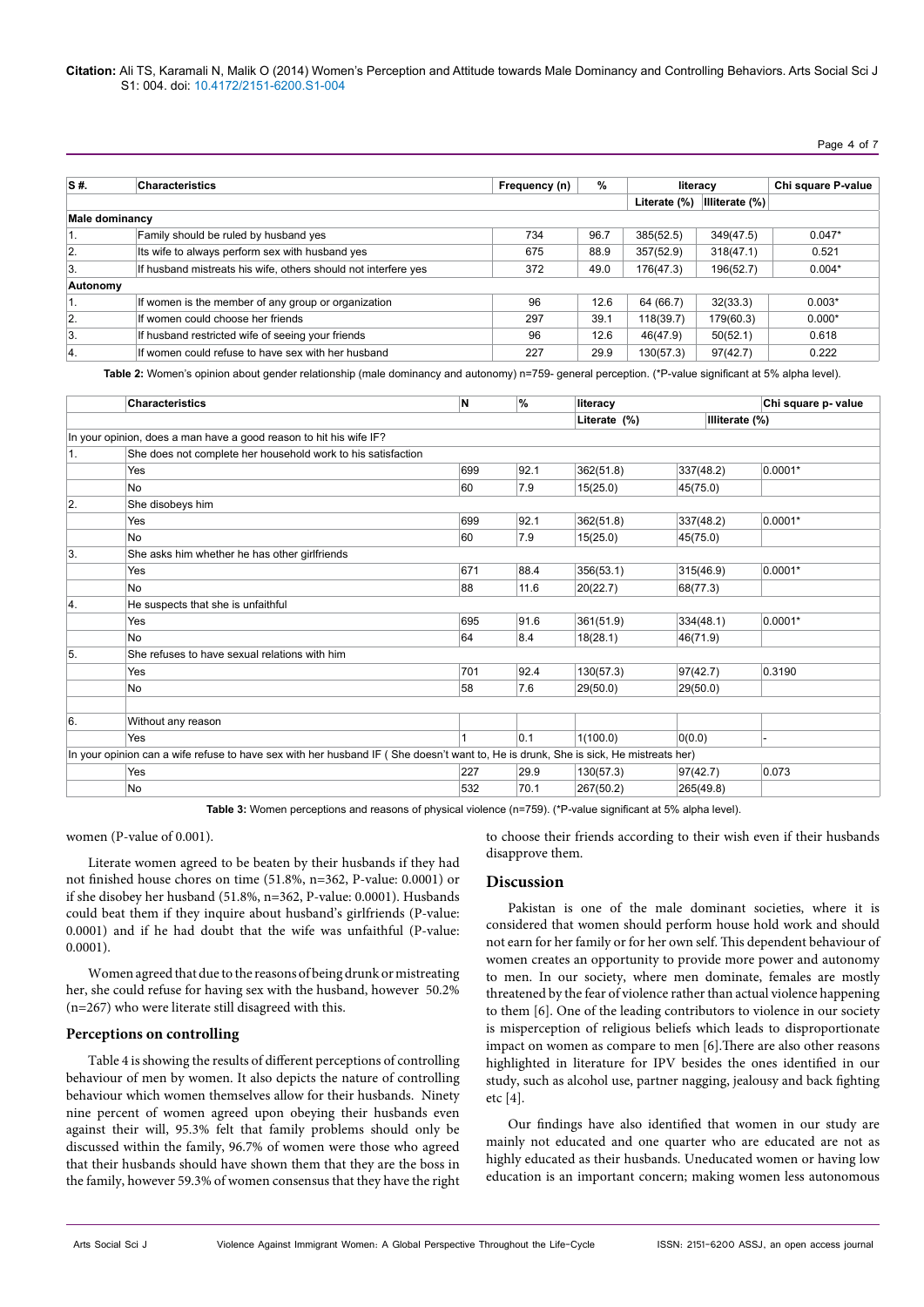**Citation:** Ali TS, Karamali N, Malik O (2014) Women's Perception and Attitude towards Male Dominancy and Controlling Behaviors. Arts Social Sci J S1: 004. doi: [10.4172/2151-6200.S1-004](http://dx.doi.org/10.4172/2151-6200.S1-004)

| S#                                                                                            | <b>Perceptions of controlling</b>                                                | Frequency (n) | $\frac{9}{6}$ |  |  |
|-----------------------------------------------------------------------------------------------|----------------------------------------------------------------------------------|---------------|---------------|--|--|
| 1                                                                                             | A good wife obeys her husband even if she disagrees                              |               |               |  |  |
|                                                                                               | 1.Yes                                                                            | 753           | 99.2          |  |  |
|                                                                                               | 2.No                                                                             | 6             | 0.8           |  |  |
| 2                                                                                             | Family problems should only be discussed with people in the family               |               |               |  |  |
|                                                                                               | 1.Yes                                                                            | 723           | 95.3          |  |  |
|                                                                                               | 2. No                                                                            | 36            | 4.7           |  |  |
| 3.                                                                                            | It is important for a man to show his wife who is the boss?                      |               |               |  |  |
|                                                                                               | 1.Yes                                                                            | 734           | 96.7          |  |  |
|                                                                                               | 2.No                                                                             | 25            | 3.3           |  |  |
| 4.                                                                                            | A woman should be able to choose her own friends even if her husband disapproves |               |               |  |  |
|                                                                                               | 1.Yes                                                                            | 450           | 59.3          |  |  |
|                                                                                               | 2.No                                                                             | 309           | 40.7          |  |  |
| 5.<br>It's a wife's obligation to have sex with her husband even if she doesn't feel like it? |                                                                                  |               |               |  |  |
|                                                                                               | 1.Yes                                                                            | 675           | 88.9          |  |  |
|                                                                                               | 2.No                                                                             | 84            | 11.1          |  |  |
|                                                                                               | If a man mistreats his wife, others outside of the family should not intervene?  |               |               |  |  |
|                                                                                               | 1.Yes                                                                            | 372           | 49            |  |  |
| 6.                                                                                            | 2.No                                                                             | 387           | 51            |  |  |

**Table 4:** Showing different perceptions of controlling behaviour of men by women reported by 759 women that is happening in their lives at Urban Karachi Pakistan.

and hence controlled by men [17]. In addition, many women are house wives and performing household chores, hence they are unable to participate in economic growth which decreases their economic power [18]. By virtue of the biological entity, and social defined roles, women are considered to give birth, rear children, perform household chores and take care of the husband's family due to the combined family system in our culture which further enhances the controlling of women at individual and at societal level [5]. Besides this, there are other socio-cultural factors that impose certain specific roles on women. As a result, woman's burden for unrecognized work increases, such as household chores. It is due to this social structure, women in our society are left with low autonomy, and sensitive to controlling behavior. These norms have generalized women as non-productive entity and hence marginalized them as lower in gender relationship or gender order [5,19].

Another important result our study has identified is that, women are engaged in lower or invisible income structures, keeping them lower in gender structure and their husbands at higher structure. This gives them the perception of dependency on men and hence they accept the dominating nature of their husbands. In our study husbands are more educated, older, and employed, giving them the opportunity to practice their masculinity and dominant role. It is stated at many places that economic dependency plays a major role in autonomy and decision making. In this paper, gender analysis is done to understand the gender relation by using some gender related variables on already collected data. The study conducted at Egypt reported that education was the most important factor related to women's autonomy, the average score for illiterate women was as low as 1.4 and for literate women it was 3.2 [20]. It has been stated that education level has direct relation with women autonomy; decision making and access to health care facilities [17]. With women being literate, there will be a balanced relationship between men and women in their marital life and allow women to take part in decision making for family matters; resulting in fewer chances to be victimised by their husbands [17]. This is also supported by another study that non-autonomous women will be unable to take decisions outside home and even inside home in terms of their health and safety [21]. Despite the above mentioned conditions, there are male ideological perceptions that exist in the society of Pakistan leading to more challenges for women trying to gain their rights and autonomy [17].

The autonomy was also assessed in this study to evaluate if women have joined any social organizations independently. Our study results show that women have less autonomy to join any group and those who have joined any group or organization, are mostly being asked to leave them by their husbands. The restrictions are mainly imposed by the husbands whom women accept unconditionally. One of the reasons identified for these restrictions by the husbands could be the power that can be gained by women joining social organizations and empowering their decision making skills. Also, these women will be more aware of their rights by mingling and socializing with other women. This independence could eventually promote women ability of practicing such rights which they were not practicing before [5].

Another important culture that exists in Pakistan is that women are preferred by their in-laws and partners to work at the places where they could keep her movement and socialization restricted like teaching at schools, working at offices etc. Our findings support that less autonomy of women and their own perceptions regarding this issue is related to the women affiliations with some social organizations. Women are also not allowed to choose their friends and also not allowed to meet her friends and family without their husband's permission. Women themselves support the idea of partner's controlling and ruling attitude looking at the results of this study; as 39.1% (n=297) of women perceived and reported that they could choose their friends and rest of the females reported that they cannot without their partner's permission. This reflects that women themselves perceive the idea of male dominance as positive and support it. Thus, looking at the results of this study, one can say that, attitude of women towards creation of gender gap and discrimination could end up in verbal, sexual, physical and psychological violence by their husbands through controlling the wife activities and taking away her autonomy. These attitudinal issues are the result of multiple socio–cultural, political and misinterpreted religious factor [5].

Thus, women are excluded from acquiring education because they were viewed as worthless who are only restricted to their homes,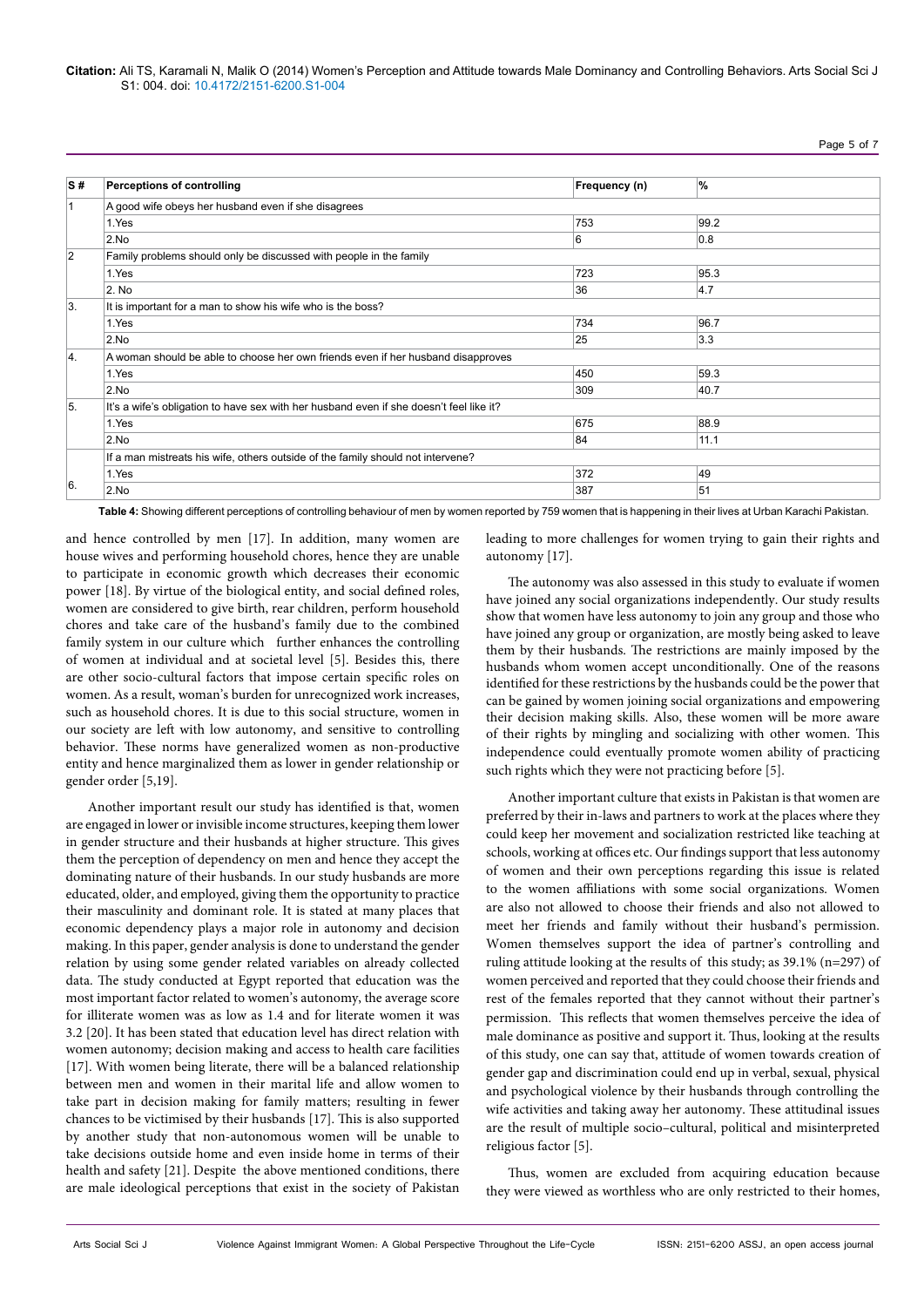waiting for their husbands and producing babies. If a woman wishes to do anything besides sitting at home and raising kids she must get permission from 'a man' (father, brother, or husband) which at times can also be explained as ' production relations' [5,22]. Similar study was conducted in Urban Karachi where these unequal gender roles were highlighted in Pakistani society; women often face lack of autonomy and decision making power resulting in poor gender inequalities in society. However, an agent of change in the form of education has been highlighted as the solution to this issue according to the literature [5].

Furthermore, the study participants also reported and believe in the learned behaviour from the culture and society such as it's the wife's obligation to have sex with their husband whenever he demands it, women do not realize that this is a type of sexual violence, as this affects the emotional relations between couples. Similar findings reported in other studies conducted in rural India, New Delhi and parts of Africa where women accept this behaviour of sexual violence and accept is as part of their marital obligations [23-26]. It is reported that in Mali where, three quarter of women would accept physical punishment for refusing to have sex with the husband, they have no choice but to accept forceful sexual acts by their husbands [24].Along with it, The World's Women 2010 reports the statistics of 33 countries where it is appropriate for a wife to be beaten by her husband for specific reasons [24]. This study showed that around 29% of women agreed that being beaten for arguing with the husband was justifiable, 25% for refusing to have sex with the husband and 21% for burning the food, 62% in the case of arguing with him and 33% for burning food [24]. It is also stated by Ansara that various world reports on violence and health, which contain 48 summarized population based studies, claimed that 10% to 69% of women worldwide reported to be physically assaulted by an intimate partners at some point in time in their lifetime [6].

Hence, this research study established that women in male dominant society are restricted to work in their homes and are not allowed to acquire education or to join any, employment, or organizations etc. which limits their ability to freely participate in decisions regarding their home and leads to controlling behaviour by male partners. Beside this, some women perform all the tasks expected by their husbands out off ear that they might be beaten by their husbands if they meet the husbands' expectations.

#### **Conclusion**

This paper concludes that as compared to men, women have a lower status and less autonomy in taking decisions which results in controlling behaviour by male partners. However, the perceptions of women play a significant role in forming such attitudes and behaviour. Women's mentality that restricts them and hence, they lose their autonomy and decision making power. This is the result of learned behaviour and social norms that women have learnt in the course of their lives at various stages of their development. However, due to emotional attachment and acceptance of femininity and masculinity the couple are staying together having productive relations. Women may choose to stay in an abusive relationship due to the pressures posed by the stronger patriarchal society and stigma attached to live independently. Based on demographic characteristics, attainment of higher levels of education excludes women. This restricts women from empowering themselves and gaining autonomy as a result these women are still dependent on the male member of the household for many of their needs and necessities of life.

## **Implications for the Practice and Policy**

Therefore, this study recommends that there is a need to educate

the entire community about gender equality. More research should be conducted in this field, researchers should involve more people in order to better understand the concept of male dominancy and women perceptions and raise more awareness in this area and hence empower women in society. It is also necessary that funders and politicians, researchers and activists work collaboratively to ensure that adequate resources are available for the development of strategies to build more gender-equitable masculinities and femininities and to implement effective strategies to address the inseparably entwined problems of male dominancy, gender inequality and violence against women etc.

#### **References**

- 1. [Ali TS, Asad N, Mogren I, Krantz G \(2011\) Intimate Partner Violence in Urban](http://www.ncbi.nlm.nih.gov/pmc/articles/PMC3089428/)  [Pakistan: Prevalence, Frequency and Risk Factors. International Journal of](http://www.ncbi.nlm.nih.gov/pmc/articles/PMC3089428/)  [Women's Health 3: 105-115.](http://www.ncbi.nlm.nih.gov/pmc/articles/PMC3089428/)
- 2. [Krantz G \(2002\) Violence against women: a global public health issue! J](http://www.ncbi.nlm.nih.gov/pmc/articles/PMC1732122/)  [Epidemiol Community Health 56: 242-243.](http://www.ncbi.nlm.nih.gov/pmc/articles/PMC1732122/)
- Ali TS, Mogren I, Krantz G (2013) Intimate partner violence and mental health [effects: a population-based study among married women in Karachi, Pakistan.](http://www.ncbi.nlm.nih.gov/pubmed/22037921)  [Int J Behav Med 20: 131-139.](http://www.ncbi.nlm.nih.gov/pubmed/22037921)
- 4. [Ansara DL, Hindin MJ \(2008\) Perpetration of intimate partner aggression by](http://jiv.sagepub.com/content/early/2008/09/03/0886260508323660.abstract)  [men and women in the Philippines: prevalence and associated factors. Journal](http://jiv.sagepub.com/content/early/2008/09/03/0886260508323660.abstract)  [of Interpersonal Violence.](http://jiv.sagepub.com/content/early/2008/09/03/0886260508323660.abstract)
- 5. [Ali TS, Krantz G, Gul R, Asad N, Johansson E et al. \(2011\) Gender roles](http://www.ncbi.nlm.nih.gov/pmc/articles/PMC3208374/)  [and their influence on life prospects for women in urban Karachi, Pakistan: a](http://www.ncbi.nlm.nih.gov/pmc/articles/PMC3208374/)  [qualitative study. Global health action 4:1-9.](http://www.ncbi.nlm.nih.gov/pmc/articles/PMC3208374/)
- Macey M (1999) Religion, male violence, and the control of women: Pakistani [Muslim men in Bradford, UK. Gend Dev 7: 48-55.](http://www.ncbi.nlm.nih.gov/pubmed/12295341)
- Laisser RM, Nyström L, Lugina HI, Emmelin M (2011) Community perceptions [of intimate partner violence-a qualitative study from urban Tanzania. BMC](http://www.biomedcentral.com/1472-6874/11/13)  [women's health 11: 13.](http://www.biomedcentral.com/1472-6874/11/13)
- 8. [Vung ND, Ostergren P, Krantz G \(2008\) Intimate partner violence against](http://www.biomedcentral.com/1471-2458/8/55/)  [women in rural Vietnam-different socio-demographic factors is associated with](http://www.biomedcentral.com/1471-2458/8/55/)  [different forms of violence: Need for new intervention guidelines? BMC Public](http://www.biomedcentral.com/1471-2458/8/55/)  [Health 8: 55.](http://www.biomedcentral.com/1471-2458/8/55/)
- 9. [Calverton M \(2007\) Pakistan demographic health survey 2006. Macro](http://dhsprogram.com/pubs/pdf/FR200/FR200.pdf)  [International Inc.](http://dhsprogram.com/pubs/pdf/FR200/FR200.pdf)
- 10. [Andersson G, Cuijpers P \(2009\) Internet-based and other computerized](http://www.ncbi.nlm.nih.gov/pubmed/20183695)  [psychological treatments for adult depression: a meta-analysis. Cog Behav](http://www.ncbi.nlm.nih.gov/pubmed/20183695)  [Ther 38: 196-205.](http://www.ncbi.nlm.nih.gov/pubmed/20183695)
- 11. [Karmaliani R, Irfan F, Bann CM, McClure EM, Moss N, et al. \(2008\) Domestic](http://www.ncbi.nlm.nih.gov/pubmed/18951219)  [violence prior to and during pregnancy among Pakistani women. Acta Obstet](http://www.ncbi.nlm.nih.gov/pubmed/18951219)  [Gynecol Scand 87: 1194-1201.](http://www.ncbi.nlm.nih.gov/pubmed/18951219)
- 12. [Rakodi C \(1996\) Women in the city of man: recent contributions to the gender](http://www.ncbi.nlm.nih.gov/pubmed/12346984)  [and human settlements debate. Gen Dev 4: 57-58.](http://www.ncbi.nlm.nih.gov/pubmed/12346984)
- 13. [Rozi S, Ali S, Khan J \(2005\) Prevalence and factors associated with current](http://www.ncbi.nlm.nih.gov/pubmed/15916062)  [smoking among high school adolescents in Karachi, Pakistan. Southeast Asian](http://www.ncbi.nlm.nih.gov/pubmed/15916062)  [J Trop Med Public Health 36: 498-504.](http://www.ncbi.nlm.nih.gov/pubmed/15916062)
- 14. [Btoush R, Haj-Yahia MM \(2008\) Attitudes of Jordanian Society Towards Wife](http://jiv.sagepub.com/content/23/11/1531.abstract)  [Abuse. Journal of Interpersonal Violence 23: 1531-1554.](http://jiv.sagepub.com/content/23/11/1531.abstract)
- 15. Hudson WW, McIntosh SR (1981) The assessment of spouse abuse 2 Quantifiable dimensions. Journal of Marriage and the Family 43: 873.
- 16. [Straus MA, Hamby SL, BoneyMcCoy S, Sugarman DB \(1995\) The revised](http://jfi.sagepub.com/content/17/3/283.short?rss=1&ssource=mfc)  [Conflict Tactics Scales \(CTS2\) - Development and preliminary psychometric](http://jfi.sagepub.com/content/17/3/283.short?rss=1&ssource=mfc)  [data. Journal of Family issues 17: 283-316.](http://jfi.sagepub.com/content/17/3/283.short?rss=1&ssource=mfc)
- 17. [Sujatha DS, Reddy GB \(2009\) Women's Education, Autonomy and Fertility](http://www.isaps-india.org/APJSS/3. Sai Sujatha.pdf)  [Behaviour. Asia-Pacific Journal of Social Sciences 1: 35-50.](http://www.isaps-india.org/APJSS/3. Sai Sujatha.pdf)
- 18. [McCloskey LA, Williams C, Larsen U \(2005\) Gender inequality and intimate](http://www.ncbi.nlm.nih.gov/pubmed/16263529)  [partner violence among women in Moshi, Tanzania. Int Fam Plan Perspect](http://www.ncbi.nlm.nih.gov/pubmed/16263529)  [31: 124 – 130.](http://www.ncbi.nlm.nih.gov/pubmed/16263529)
- 19. [Lawoko S \(2006\) Factors associated with attitudes towards violence: a study of](http://www.ncbi.nlm.nih.gov/pubmed/17022355)  [women in Zambia. Violence and Vict 21: 645 - 656.](http://www.ncbi.nlm.nih.gov/pubmed/17022355)